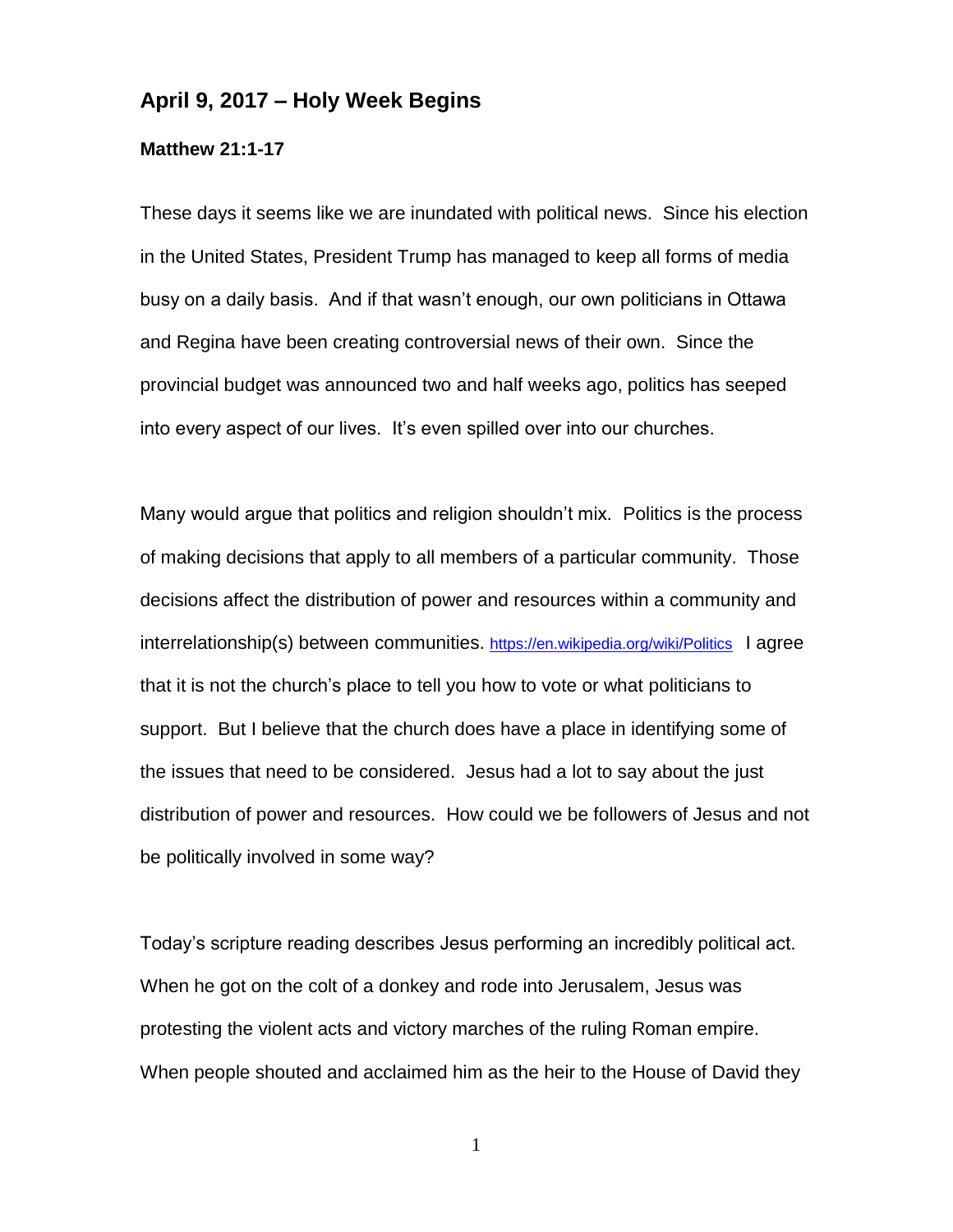were remembering a time of prosperity when Judea was ruled by a Jewish king. They were protesting a Roman system of domination that was creating great suffering and hardship for the Jewish peasants of Galilee and Judea. Jesus knew that the Roman governor and his army were also parading into the city on that same day and he was offering an alternative celebration.

The people who greeted him shouted familiar phrases from their Hebrew scriptures. They named him as their next king, their Messiah, the one anointed by God to save them. Many of them, no doubt, still hoped that Jesus would be a warrior king, like David, and that he would build an army to overtake their Roman captors, but Jesus had other plans.

Picture it – Jesus riding on the back of the colt of a donkey… his feet probably dragging on the ground. Great crowds of people (men, women and children) surrounding him, shouting hosannas, spreading their cloaks on the road, laying branches from trees along the path. The scripture tells us that, "as Jesus entered Jerusalem, the whole city was stirred to its depths, demanding, 'Who is this?'" Jesus was making quite the entrance.

The traditional Palm Sunday scripture usually ends there. But you probably noticed that today's reading went beyond Jesus' entrance into Jerusalem. The author of the gospel of Matthew tells us that the peasant parade continued right into the outer courts of the temple. So in order to tell the full story of that first Palm Sunday we need to include what happened there.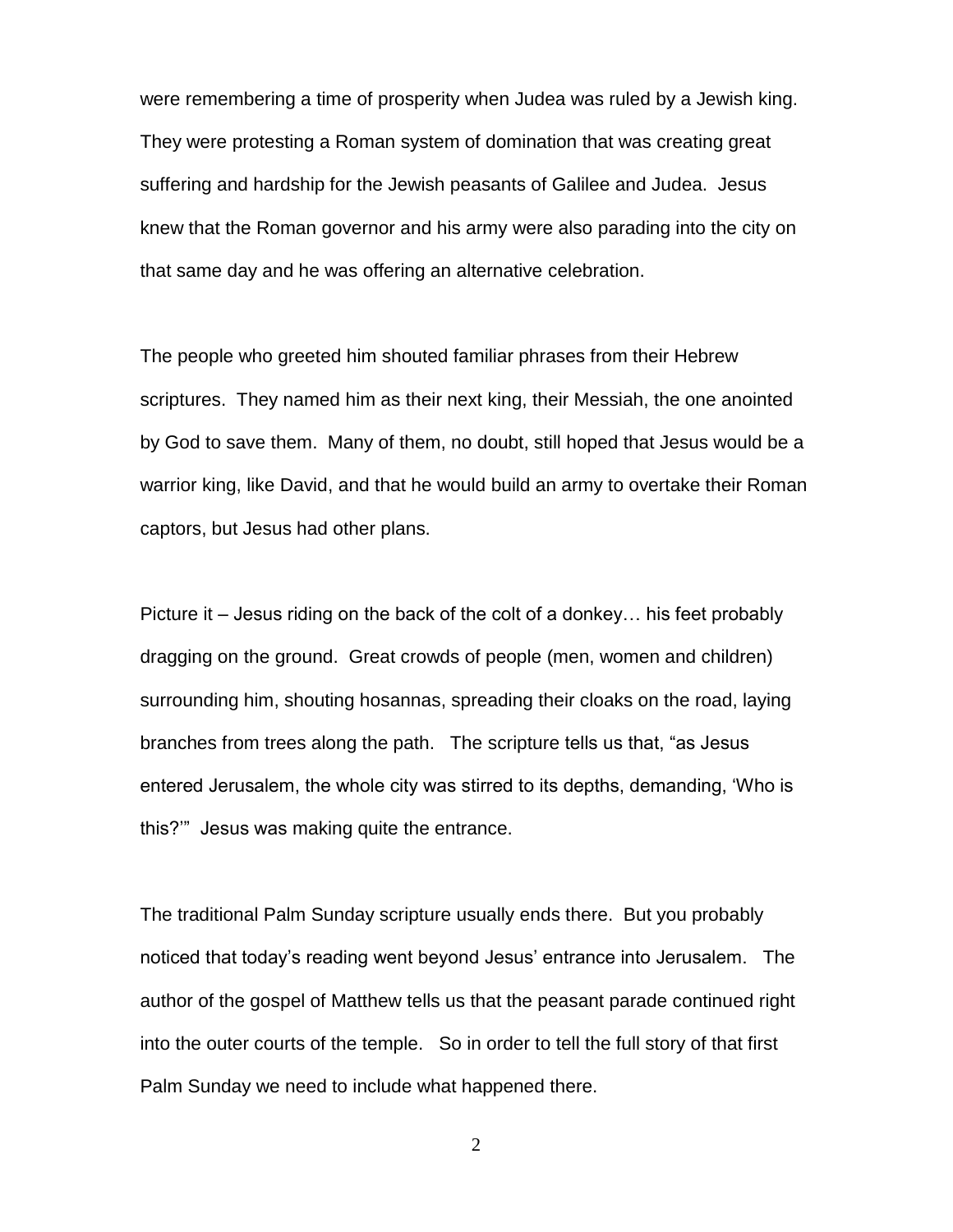In the Court of the Gentiles, the outside court of the Temple, Jesus found many of the Jewish pilgrims who had arrived in Jerusalem for the Passover Festival. They were at the temple so they could perform the traditional animal sacrifices that they believed would make them right with God. In the outer court were the sellers who provided the birds and animals that the pilgrims would sacrifice.

When Jesus and the crowd arrived at the temple, he obviously got off his donkey and got to work. Jesus drove out the buyers and the sellers. He overturned the tables of the moneychangers and the seats of those selling doves. And all the while the children continued to shout, "Hosanna to the Heir of the House of David." It must have been a pretty wild scene.

And then Jesus said, "My house is called a house of prayer, but you make it a den of thieves." Some have argued that Jesus was upset about the fact that there was a marketplace in the holy temple. But most scholars agree that he wouldn't have had a problem with the selling of birds and animals for sacrifice. This was part of the Jewish Passover Festival and Jesus was Jewish. He understood and would have practiced this ritual too.

What Jesus was protesting was the fact that the people in the temple were coming there to fulfill the Jewish laws, to sacrifice their animals, to worship their God thinking that this ritual would make them right with the Holy Spirit. But at the same time they were supporting their Roman oppressors, they were allowing the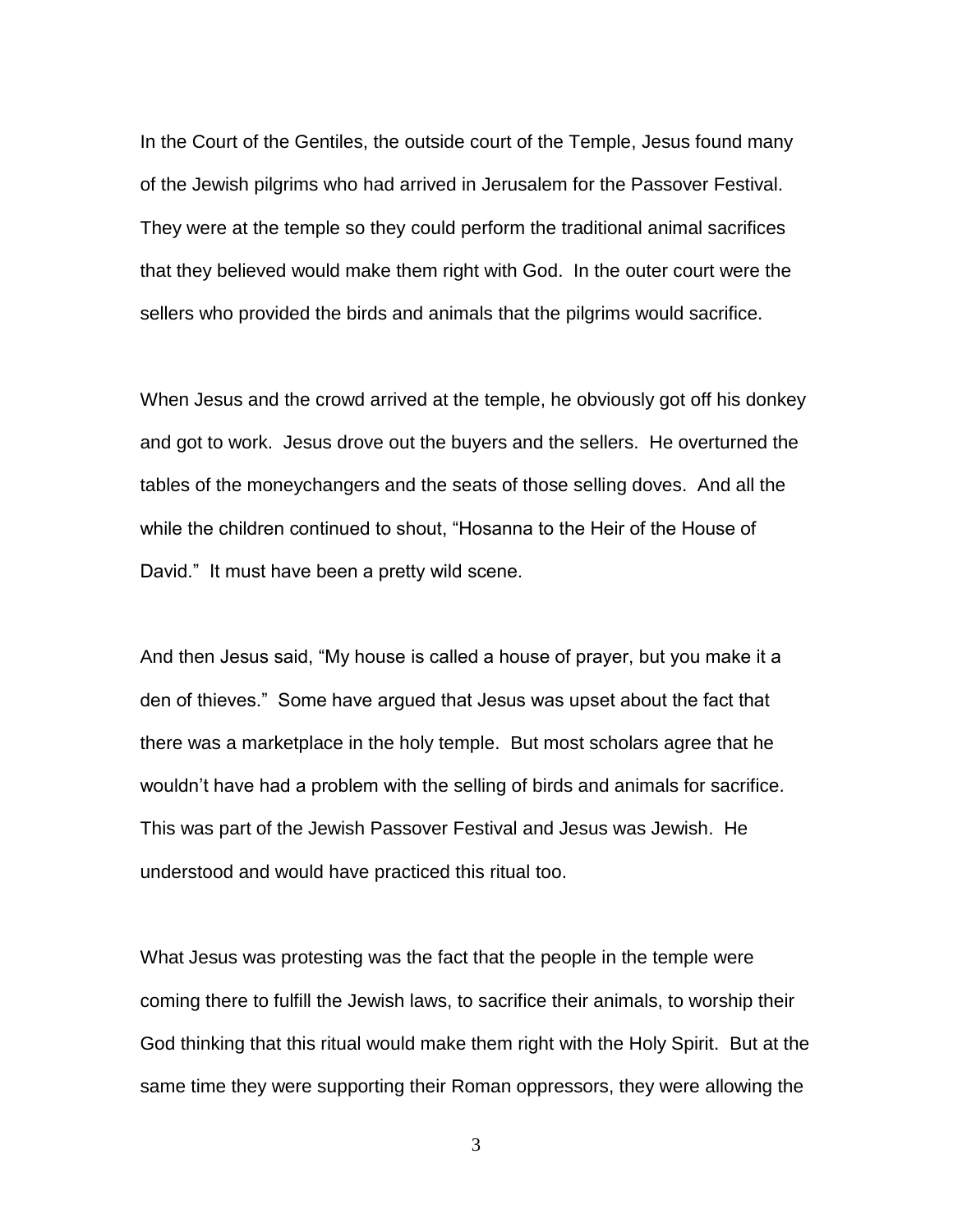poor to get poorer, the widow and her children to go hungry, the small landowners to lose their property due to unfair taxation. These so-called righteous people were doing nothing about the injustice that was rampant in their state, in first century Judea. The temple had become a sanctuary for those who robbed from the poor, a place of hiding for those who watched and did nothing while their people suffered. In Jesus words, it had become "a den of thieves." Borg & Crossan, *The Last Week*, page 44.

And so the obvious question is, "How would Jesus perceive us?" What would Jesus say about our presence here in this sanctuary at this Palm Sunday service? Considering all that is going on in our province, our country, our world, would he use the same words to describe this gathering?

Jesus paraded into Jerusalem on the colt of a donkey. He caused a disturbance and stopped the commerce at the temple, basically shutting it down. He performed political acts and he did this knowing that the chief priests and the teachers of the law would not be happy with his actions. The Jewish leaders were worried… worried because Jesus was undermining their authority, worried that he would get them in trouble with the Roman authorities, worried for their own livelihood. They were so afraid of Jesus that they were looking for a way to kill him.